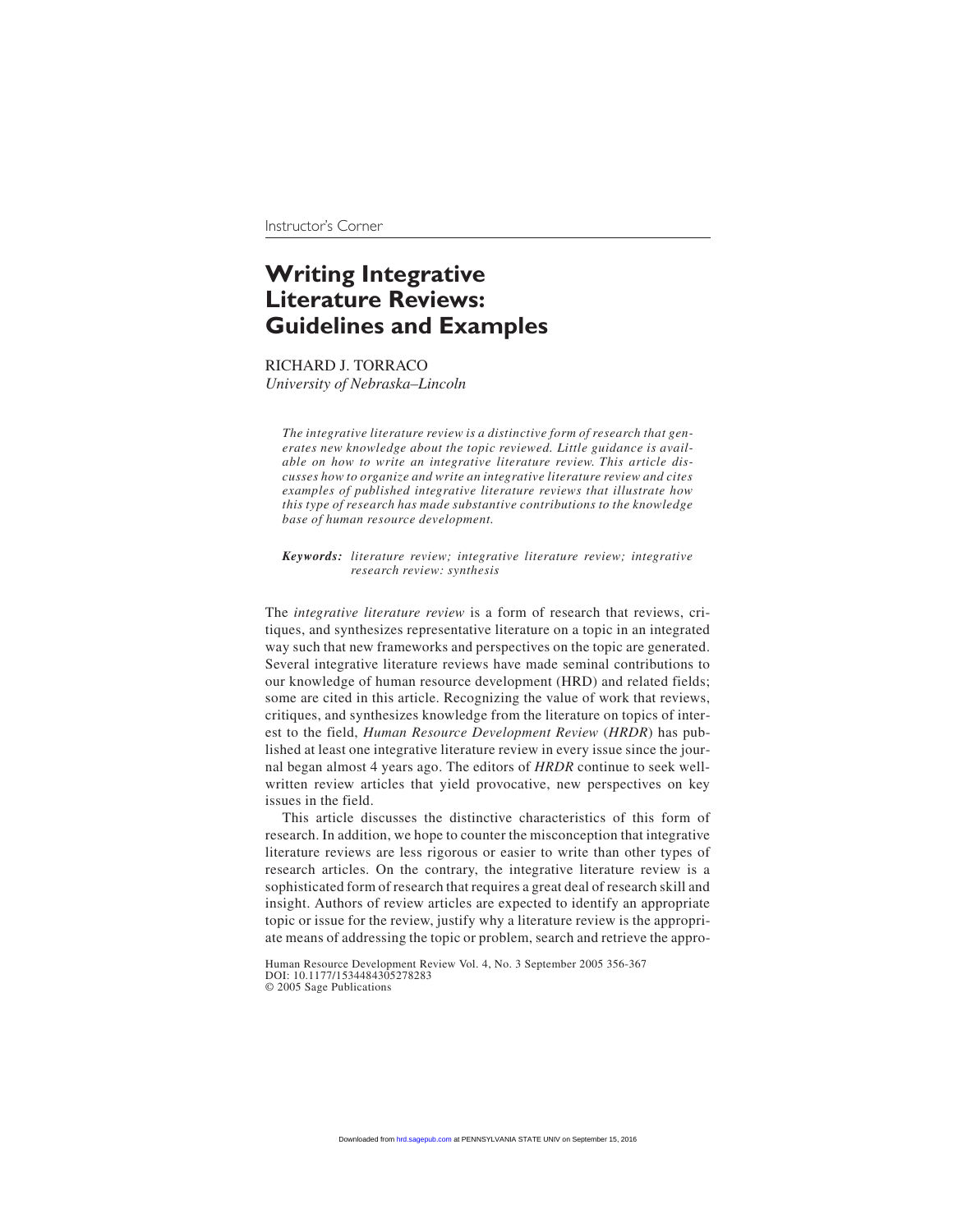priate literature(s), analyze and critique the literature, and create new understandings of the topic through one or more forms of synthesis. This article offers guidelines for writing integrative literature reviews and cites examples of exemplary review articles. After reviewing the purposes best served by literature reviews, the article discusses how to organize and write an integrative literature review that offers valuable new perspectives on an issue. Examples of published integrative literature reviews are provided that illustrate how this type of research has made substantive contributions to the knowledge base of HRD.

# **Before Writing—Why Write a Review Article?**

Most integrative literature reviews are intended to address two general kinds of topics—mature topics or new, emerging topics. Because HRD deals with topics and issues that vary along an age continuum from old to new, all integrative literature reviews do not fit neatly into "old" or "new" categories. Nonetheless, we discuss both kinds of literature reviews, because features of a review article differ depending on the maturity of the topic it addresses.

As a topic matures and the size of its literature grows, there is a corresponding growth and development in the knowledge base of the topic. An integrative literature review of a mature topic addresses the need for a review, critique, and the potential reconceptualization of the expanding and more diversified knowledge base of the topic as it continues to develop. Several examples of this kind of literature review exist. Ford and Weissbein (1997) conducted a review of the literature on training transfer that synthesized existing research, including a previous review of this topic. Other integrative literature reviews of well-developed topics include reviews of organization development (Porras & Robertson, 1987; Weick & Quinn, 1999), mentoring (D'Abate, Eddy, & Tannenbaum, 2003), work design (Torraco, 2005), teams (Guzzo & Dickson, 1996), and cross-cultural research on HRD (Hansen & Brooks, 1994). Each of these literature reviews resulted in fresh, new understandings and, in most cases, significant reconceptualizations of the mature topics reviewed.

A second kind of integrative literature review addresses new or emerging topics that would benefit from a holistic conceptualization and synthesis of the literature to date. Because these topics are relatively new and have not yet undergone a comprehensive review of the literature, the review is more likely to lead to an initial or preliminary conceptualization of the topic (i.e., a new model or framework) rather than a reconceptualization of previous models. Bailey and Kurland's (2002) review of research on telework, an increasingly prevalent form of work, provides a timely contribution to our knowledge of this recent phenomenon. The authors examined who partici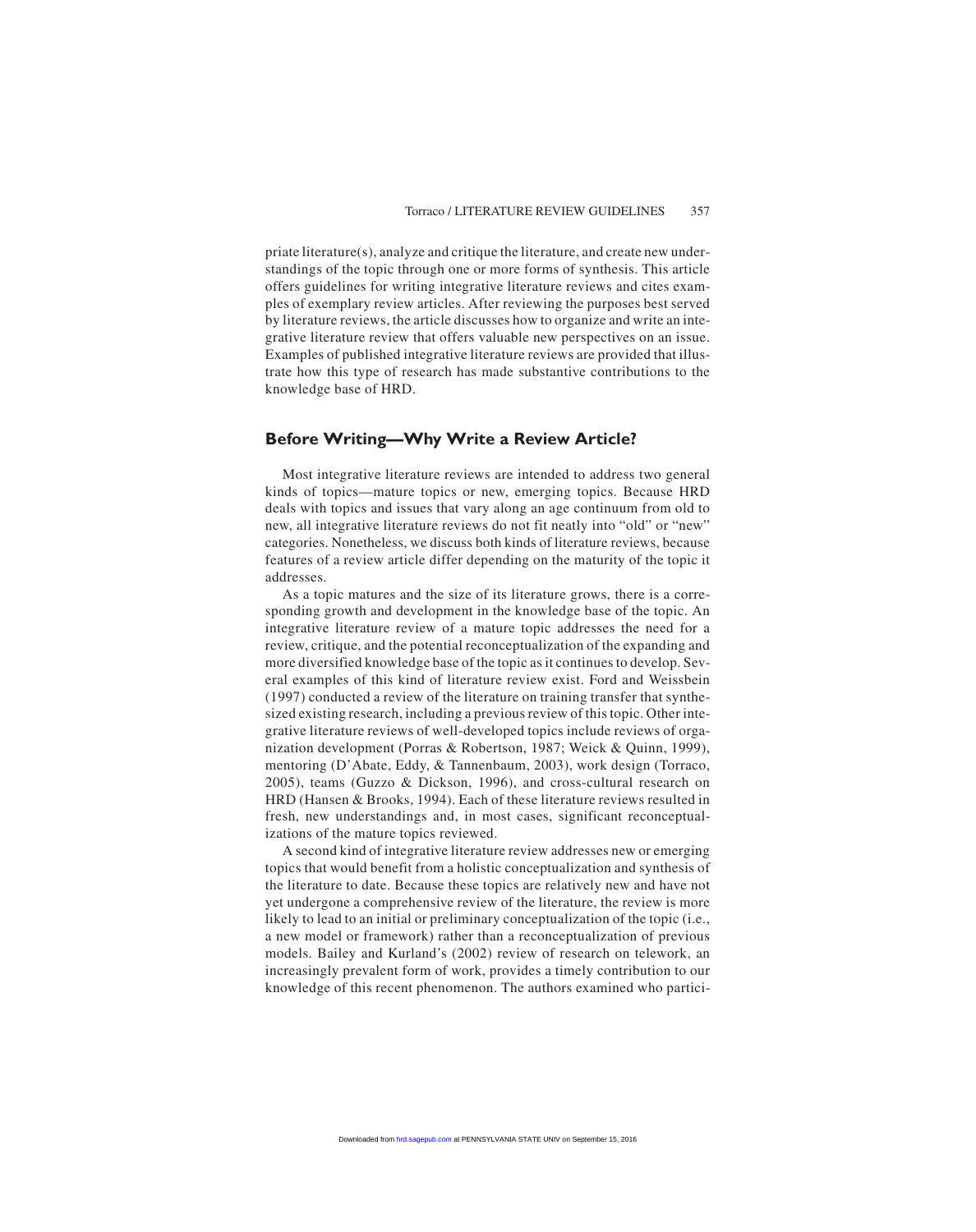pates in telework, why they do, the implications of the spread of telework, and a research agenda for generating new knowledge about telework and its consequences. Other integrative literature reviews of new or emerging topics include reviews of contingent work and new employment relationships (Kalleberg, 2000), knowledge work (Brown & Duguid, 2000; Cook, Scott, & Brown, 1999; Spender & Grant, 1996), work-family balance (Edwards & Rothbard, 2000), and new forms of organizations (Liker, Haddad & Karlin, 1999; Smith, 1997). Whether the literature review addresses a mature or emerging topic, readers expect to see the knowledge from the literature synthesized into a model or conceptual framework that offers a new perspective on the topic. This expectation that literature reviews provide new frameworks or ways of thinking about an issue is consistent with Whetten's (1989) observation that "the mission of a theory-development journal is to challenge and extend existing knowledge, not simply to rewrite it" (p. 491).

#### **Why Write a Literature Review?**

Early in the article, the author should explain why a literature review is the research method of choice to address the problem or issue. The need for the review article should be supported by discussing the importance of the problem or topic to be examined and by justifying why an integrative literature review is an appropriate way to address the problem. The notion of a *need* for a literature review of a topic derives from a condition or situation in which something is required or wanted. On the other hand, the author may be *interested* in learning more about phenomenon *x*, and thus, undertake a review of the literature on this phenomenon. Yet, does the literature review make a significant, value-added contribution to new thinking in the field? This conception of *need* arises from the value that the literature review contributes to the discipline and its constituents (Torraco, 2004). Included in eight criteria for evaluating a theoretical contribution, Patterson (1986) characterized *importance* as being "applicable to more than a limited, restricted situation" and "having relevance to life or to real behavior" (p. xx). This corresponds to journal editor Bem's (1995) warning that authors who wish to publish review articles in *Psychological Bulletin* should avoid narrowly conceived topics as the basis for writing review articles.

In some cases an omission or deficiency in existing literature on an issue is suggested by a discrepancy between the literature and observations about the issue that are not addressed in the literature. In this case, the omission or deficiency is confirmed in the literature review section of a larger empirical or theoretical study that addresses the issue. Thus, a new study that examines the problem specifically rather than a literature review alone may be the best approach. In addition to writing integrative literature reviews on mature topics or new topics for the reasons given above, literature reviews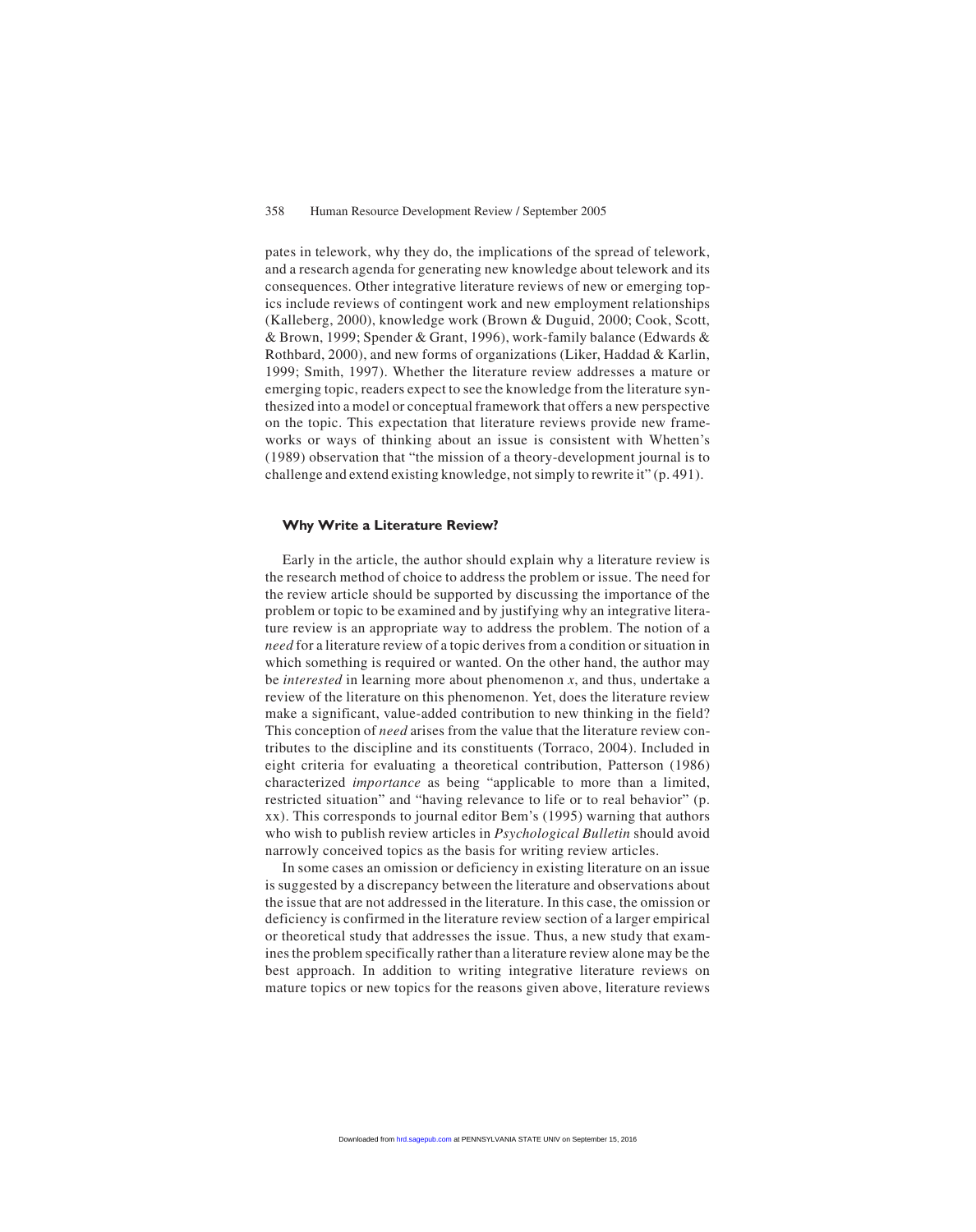are also appropriate when contradictory evidence appears, when there is change in a trend or direction of a phenomenon and how it is reported, and when research emerges in different fields. Try to hook your reader early and motivate them to read on by arguing for the importance or need for your literature review. Readers who may not share the intensity of your interest in the topic may be persuaded of its significance by a compelling argument that your review article addresses an important need for the HRD discipline and its constituents.

# **Organizing an Integrative Literature Review**

Authors of review articles do not have the benefit of following a wellestablished format to organize their articles because there is no standardized format for review articles as there is for empirical work. Referring to the format of review articles, the *Publication Manual* (American Psychological Association, 2001) states only that "the components of review articles, unlike the sections of reports of empirical studies, are arranged by relationship rather than by chronology" (p. 5). Consequently, the author of a review article must begin with a topic in need of review and a broad conception of what is known about the topic and potential areas where new knowledge may be needed.

# **Conceptual Structuring of the Review**

The organization of the review starts with a coherent conceptual structuring of the topic by the author. The author should begin conceptually structuring the topic early in his/her work because this is central to organizing the article. Beginning the article without a conceptual structuring of the topic creates difficulties later. As the review article takes shape, subsequent alteration of the conceptual structure of the topic requires repeated modifications to the rest of the article, which becomes increasingly difficult as more of the article is written. For most integrative literature reviews, conceptual structuring of the topic requires the author to adopt a guiding theory, a set of competing models, or a point of view about the topic. Wrzesniewski and Dutton's (2001) work on job crafting provides an example of their use of a guiding theory to organize their literature review and conceptual model on job crafting. The authors defined job crafting as the physical and psychological changes individuals make in the task or relational boundaries of their work. The guiding theory that organized Wrzesniewski and Dutton's work is based on social-information processing and assumes that employees can actively change their jobs. This theoretical orientation differs from existing theory on job design (Hackman & Oldham, 1980) and sociotechnical systems theory (Emery & Trist, 1969) by deemphasizing the technical and environment requirements of the job setting. The authors used their guiding the-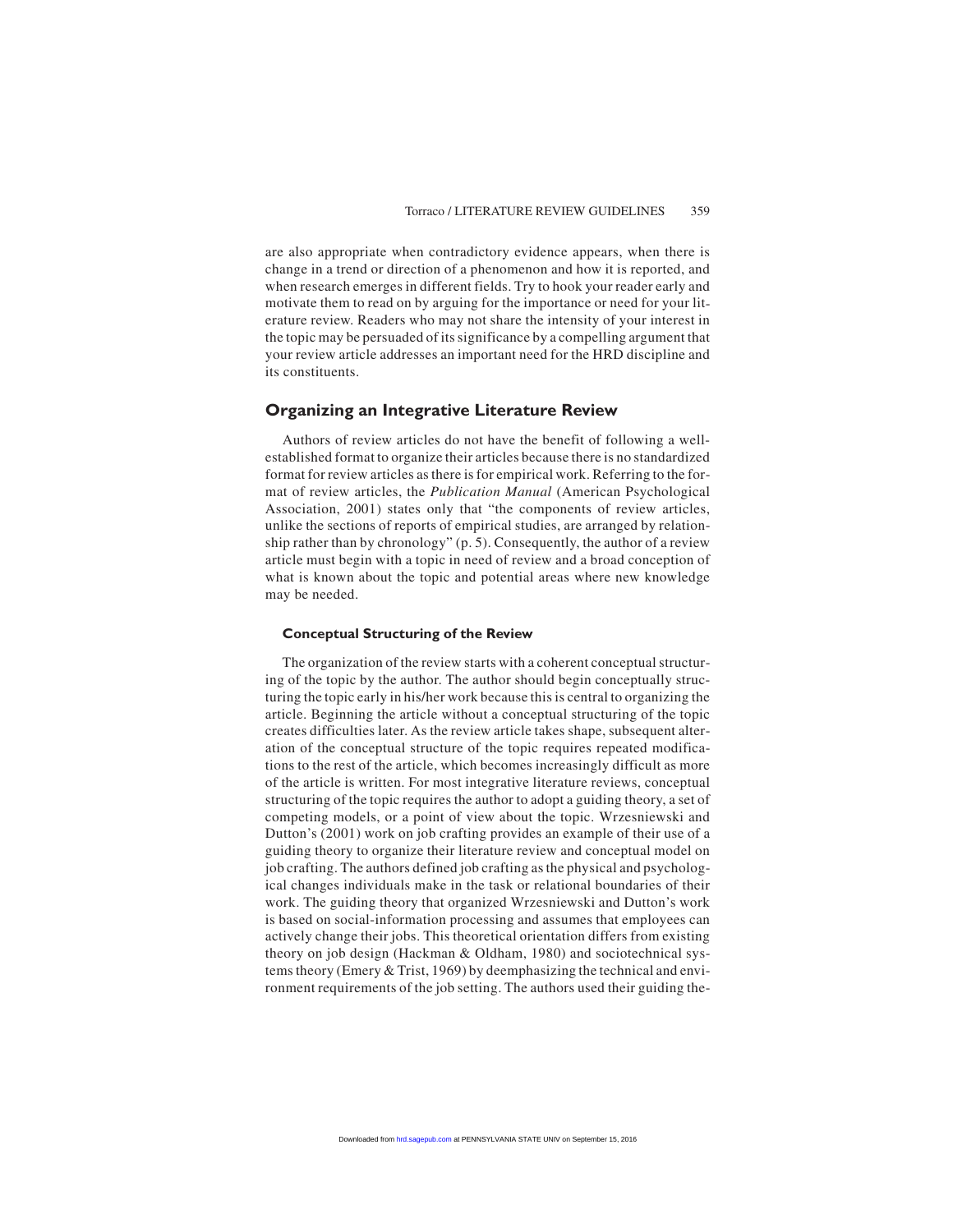### 360 Human Resource Development Review / September 2005

ory of employees as the primary shapers of their jobs to effectively structure the article by showing how the authors' assumptions, literature review, and critique of the literature supported their new conceptual model of job crafting.

Another approach for conceptually structuring the review is to use a set of competing models. Bem (1995) cited Nolen-Hoeksema and Girgus's (1994) review article on gender differences in depression during adolescence as a good illustration of the use of competing models to organize a review article. Bem (1995) described the authors' use of competing models to organize their literature review as follows:

The relevant literature consists primarily of studies examining specific variables correlated with depression, a hodgepodge of findings that less creative authors might have been tempted to organize chronologically or alphabetically. The authors, however, organized the studies in terms of whether they supported one of three developmental models: (a) the causes of depression are the same for the two sexes, but these causes are more prevalent in girls than in boys in early adolescence; (b) the causes of depression are different for the two sexes, and the causes of girls'depression become more prevalent in early adolescence; or (c) girls are more likely than boys to carry risk factors for depression before early adolescence, but these lead to depression only in the face of challenges that increase in prevalence in early adolescence. With this guiding structure, the findings fell into a recognizable pattern supporting the last model. (p. 174)

Whether a guiding theory, a set of competing models, or another approach is used, authors should give serious attention to a coherent conceptual structuring of the topic to organize the review article.

#### **Describing How the Review Was Conducted**

Although an integrative literature review article can be organized in various ways, the author is still expected to follow accepted conventions for reporting how the study was conducted. This relates to the methodology of writing an integrative literature review—how the literature was identified, analyzed, synthesized, and reported by the author. First, the author's strategy for selecting the literature to be included in the study should be described. The literature is the data of an integrative literature review. Learning about the literature and how it was obtained, including the keywords and databases used, is of particular interest to readers, who may wonder if the literature they are familiar with was examined. Authors should ensure that recently published literature and older literature are both systematically searched. Authors can examine older literature by reviewing the citations from the articles obtained through the search of selected databases. Recently published literature is examined by using the Social Science Citation Index (SSCI) or the Web of Science.<sup>1</sup> The criteria used for retaining or discarding the literature yielded by the literature searches should also be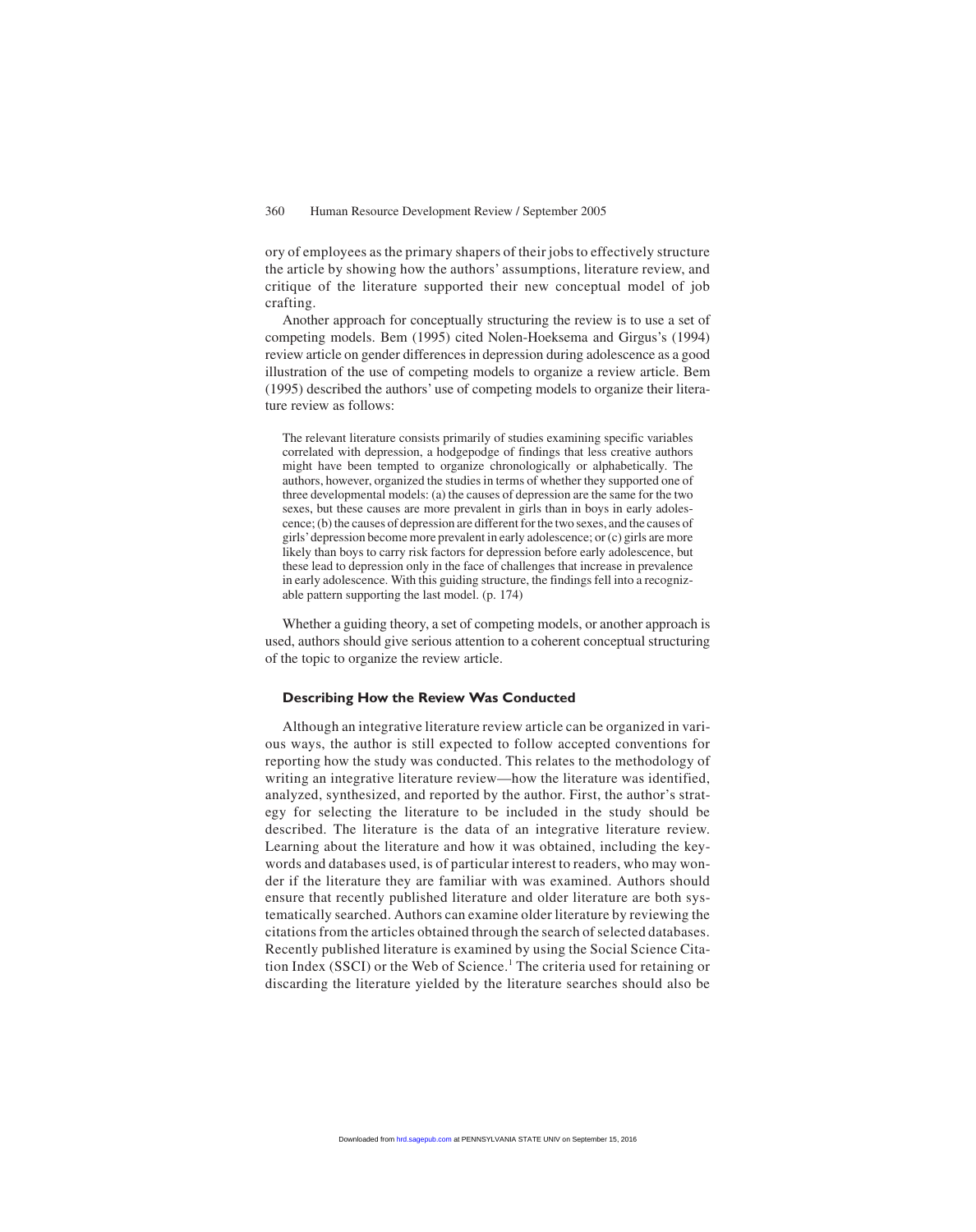stated. Authors should consider using a table, endnote, or appendix to list the sources of literature reviewed in the study.

Various aspects of the literature can be reviewed with more or less scrutiny by the author depending on the purpose and topic of the review. Authors may do a complete reading of each piece of literature, analyze methods and findings only, or conduct a staged review (i.e., an initial review of abstracts, then an in-depth review) to analyze the literature. Webster and Watson (2002) illustrated the use of a concept matrix that lists the key concepts of a topic along one axis of the matrix and the articles in which they were addressed along the other axis. Entries in the cells of the matrix show more frequently used concepts and their sources in the literature. (Also see Salipante, Notz, and Bigelow [1982] for a discussion of the use of concept matrices in literature reviews.) The description of how the literature was reviewed by the author should be followed by a discussion of how the main ideas and themes from the literature were identified and categorized. Steps taken to verify the validity or authenticity of key ideas and themes that emerged from the analysis should be described, especially for literature reviews of new topics or phenomena for which accepted models and frameworks do not yet exist.

In general, the review article should be written so that if other researchers attempted to replicate the study, sufficient information would be available to do so. The research methods used to conduct the study should be made as transparent as possible to the reader. As with other types of research, readers of an integrative literature review expect to see how the review process was used to develop and present the synthesis and findings of the study.

# **Writing an Integrative Literature Review**

The best literature reviews examine the literature with a particular lens defined by the article's objectives. Rarely do reviews examine all aspects of previous research. Rather, this lens points the author (and reader) to specific aspects of previous research that are critically examined and evaluated. As a result, the review "tells a story" by critically analyzing the literature and arriving at specific conclusions about it.

### **Critical Analysis**

Critical analysis of literature involves carefully examining the main ideas and relationships of an issue and providing a critique of existing literature. The critique is the critical evaluation of how well the literature represents the issue. Critical analysis often requires the author first to deconstruct a topic into its basic elements. These may include the history and origins of the topic, its main concepts, the key relationships through which the concepts interact, research methods, applications of the topic, and so on. Care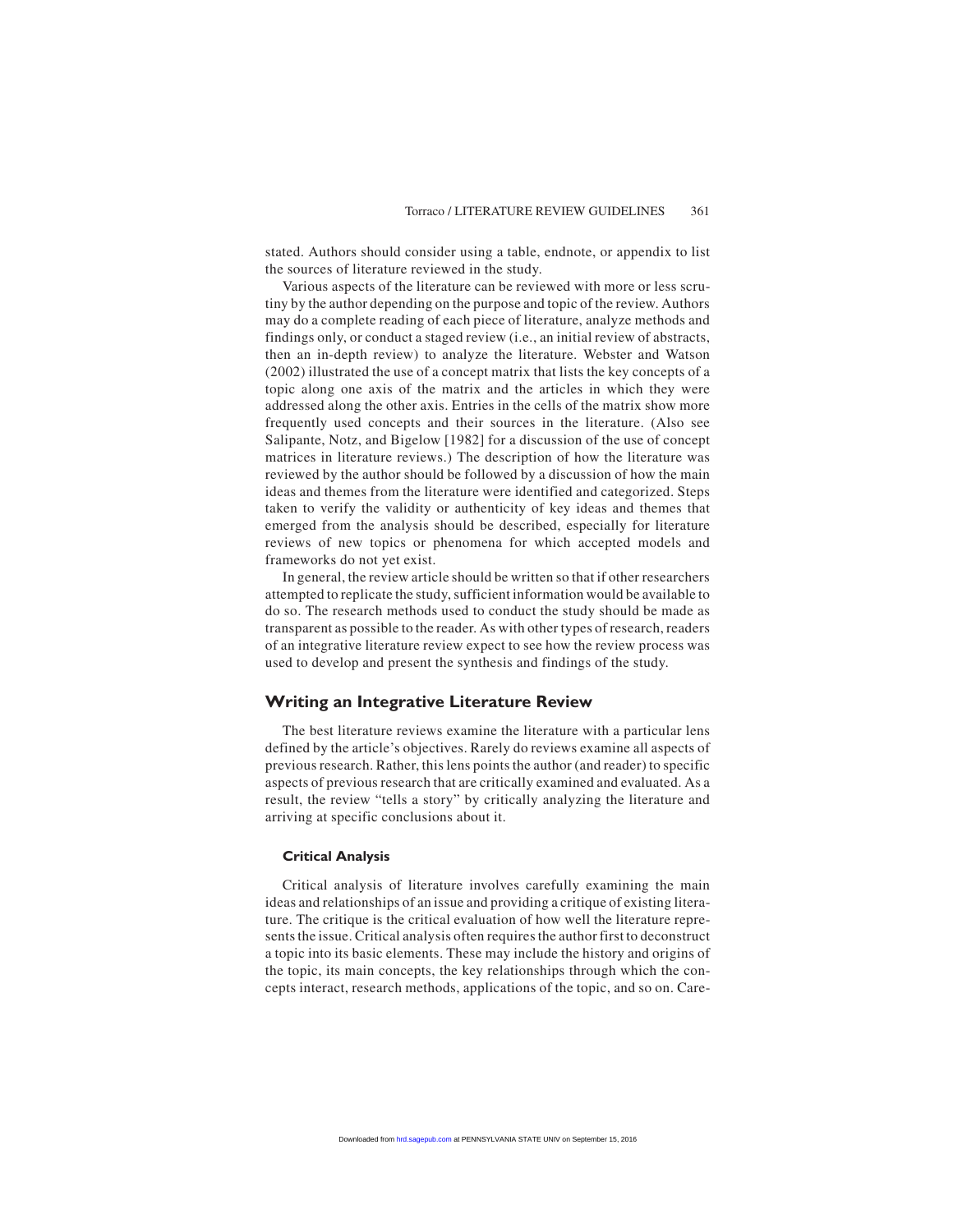ful analysis often exposes knowledge that may be taken for granted or hidden by years of intervening research. It allows the author to reconstruct, conceptually, the topic for a clearer understanding of it and to assess how well the topic is represented in the literature.

This lays the foundation for *critique*, the product of critical analysis. Critique identifies the strengths and key contributions of the literature as well as any deficiencies, omissions, inaccuracies, and other problematic aspects of the literature. The critique should identify aspects of a phenomenon that are missing, incomplete, or poorly represented in the literature, as well as inconsistencies among published perspectives on the topic. It also identifies knowledge that should be created or improved in light of recent developments on the topic. Thus, by highlighting the strengths and identifying the deficiencies in the existing literature, critical analysis is a necessary step toward improving the knowledge base.

### **Synthesizing New Knowledge on the Topic**

With the strengths and deficiencies of a body of literature exposed, authors can take advantage of the breadth and depth of their insights to create a better understanding of the topic through synthesis. Synthesis integrates existing ideas with new ideas to create a new formulation of the topic or issue. Synthesizing the literature means that the review weaves the streams of research together to focus on core issues rather than merely reporting previous literature. Synthesis is not a data dump. It is a creative activity that produces a new model, conceptual framework, or other unique conception informed by the author's intimate knowledge of the topic. The result of a comprehensive synthesis of literature is that new knowledge or perspective is created despite the fact that the review summarizes previous research.

New ideas from the literature review can be synthesized in several ways. The most common forms of synthesis include a research agenda, a taxonomy (Doty & Glick, 1994), an alternative model or conceptual framework, and metatheory (Ritzer, 1992). A metatheory explains or elaborates on a body of theory. Synthesis of a body of literature can provide the basis for developing metatheory across theoretical domains. For example, systems theory as a metatheory for HRD is examined in a monograph edited by Gradous (1989) and a metatheory of knowledge is presented by Wilson (1998). Two other forms of synthesis, a new conceptual model and a research agenda, are commonly used together to synthesize the literature in review articles. The review and critique of existing literature culminates in a new model or framework for the topic that because it posits new relationships and perspectives on the topic, yield new questions or an agenda for further research (see Table 1 for a summary of these four forms of synthesis).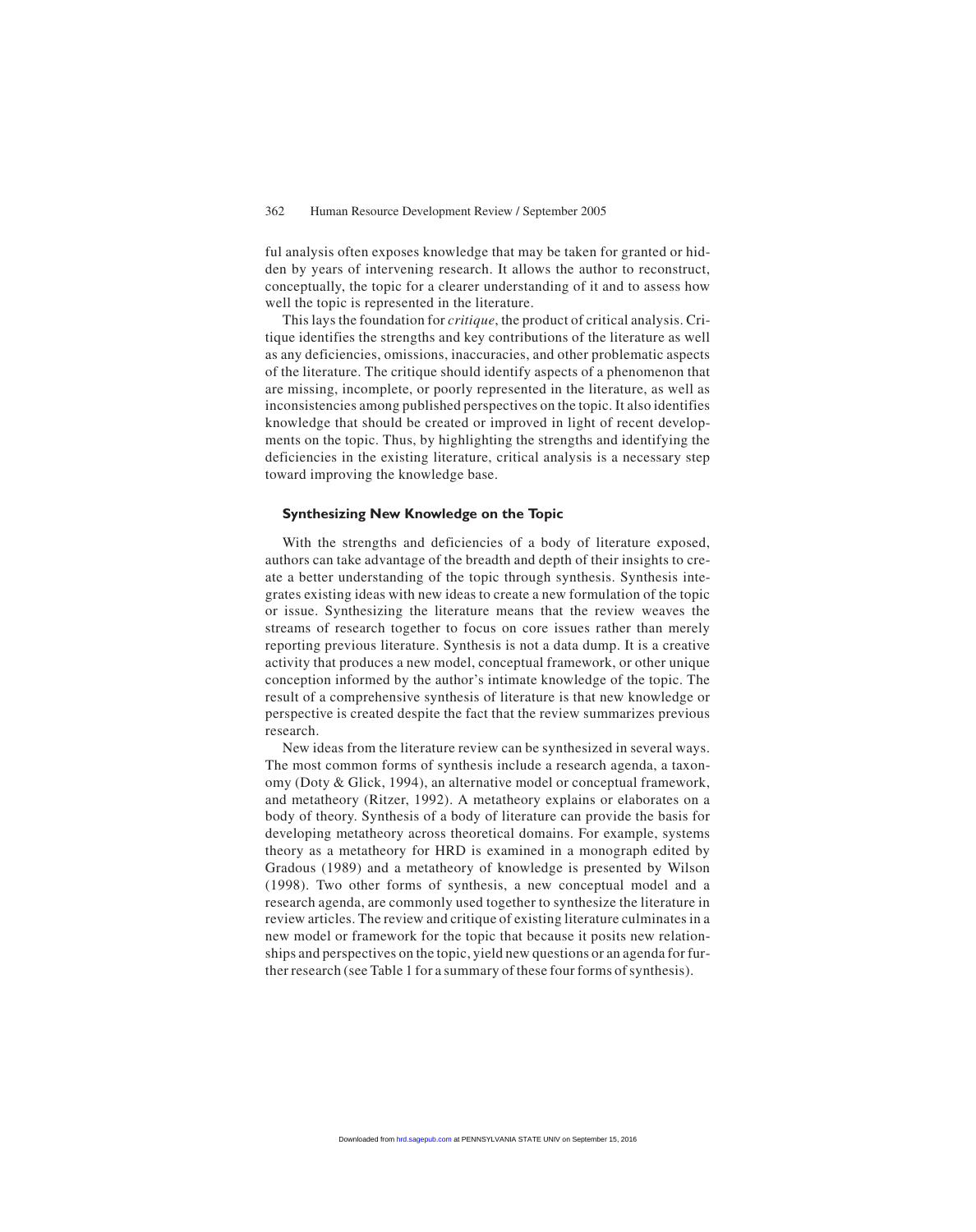#### **TABLE 1: Four Forms of Synthesis from Integrative Literature Reviews**

*Four Forms of Synthesis from Integrative Literature Reviews*

- *A research agenda* that flows logically from the critical analysis of the literature. The research agenda should pose provocative questions (or propositions) that give direction for future research.
- *A taxonomy or other conceptual classification of constructs* is often developed as a means to classify previous research. They, in turn, lay the foundation for new theorizing (Doty & Glick, 1994).
- *Alternative models or conceptual frameworks*—new ways of thinking about the topic addressed by the integrative review. Alternative models or conceptions proposed by the author should be derived directly from the critical analysis and synthesis provided.
- *Metatheory*—The integration and synthesis of a literature review can provide the basis for developing metatheory across theoretical domains through future research.

In summary, critical analysis and synthesis work in tandem as the means through which literature (the data) is used to generate knowledge about a topic. New knowledge about previous research is created through critical analysis; synthesis builds on this to create new perspectives on the topic as a whole.

### **The Importance of Logic and Conceptual Reasoning**

In theoretical research, data analysis is replaced by logic and clear conceptual reasoning as the basis for arguments and explanations (Whetten, 1989). Clear logic or conceptual reasoning is the most important feature of the explanation of a model, conceptual framework, or theory. Conceptual reasoning must always be part of any justification of a concept or model because it represents "the theoretical glue that welds the model together" (Whetten, 1989, p. 491). Regardless of the form of synthesis used, a description of how it was developed from the literature review (i.e., the author's conceptual reasoning) should be provided. Presenting a framework or model without a description of the origin of its constructs, their interrelationships, and the conceptual reasoning used to build it is akin to presenting the results and conclusions of an empirical study without discussing data collection and analysis. As with other types of research, readers of a literature review expect to see how the logic and conceptual reasoning of the research process was used to develop the proposed framework or model. The discussion should also show how the framework or model helps to overcome the omissions, deficiencies, or other problematic aspects identified in the literature. The author's logic and conceptual reasoning allow the reader to follow the connections among the research problem (e.g., deficiencies in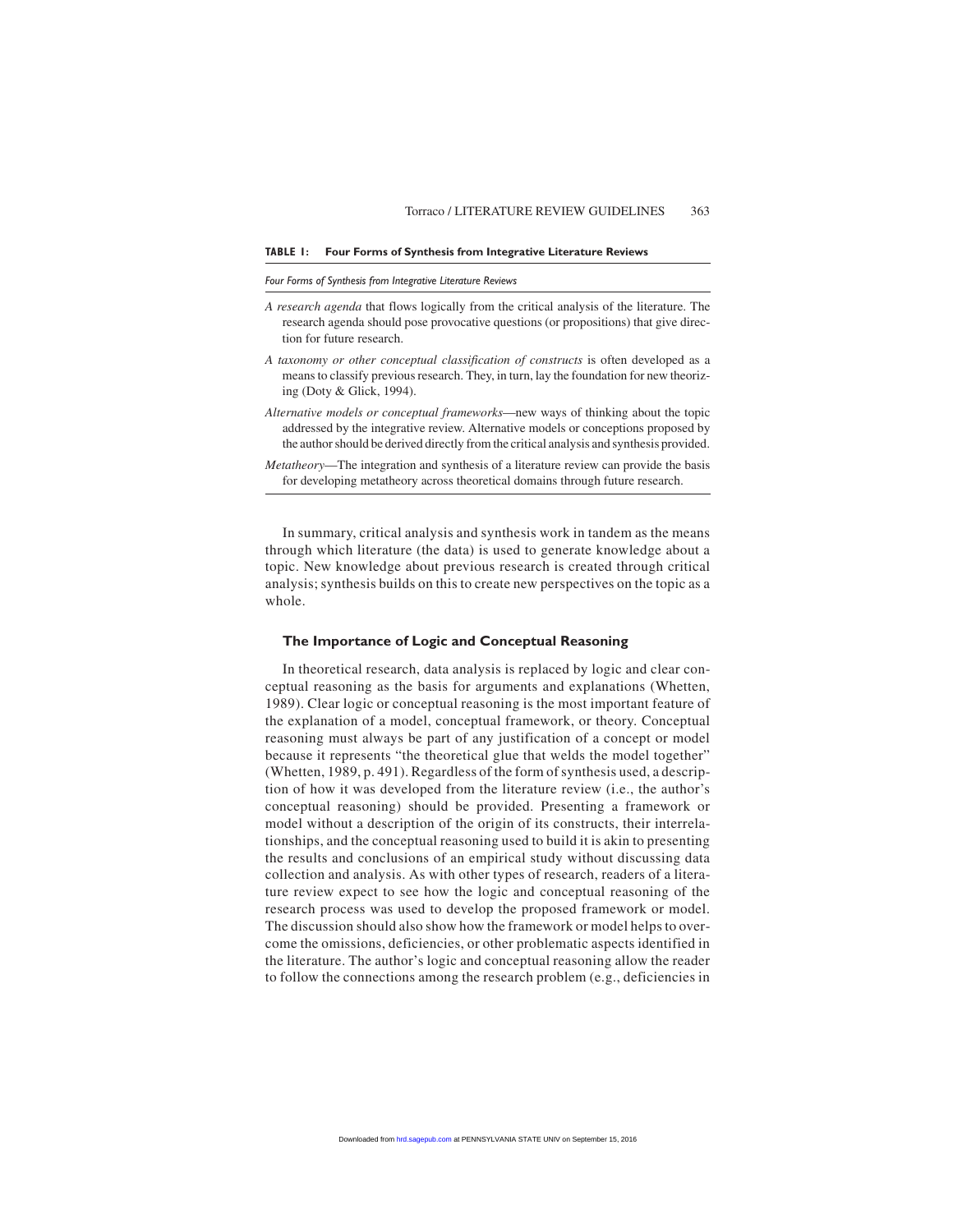the literature), the critique of the literature, and the theoretical outcome (e.g., a new conceptual model).

### **The Review Article As a Catalyst for Further Research**

The integrative literature review plays an important role in stimulating further research on the topic. The *provocativeness* or *fruitfulness* of an integrative literature review is its capacity to generate new ideas and directions for the field. This criterion asks, will the contribution likely stimulate further inquiry that leads to important, new knowledge in the field? A review article is expected to lay a foundation for future research or theory. When the literature review reconceptualizes an issue, the conceptual model inevitably presents new relationships and perspectives that have not been fully explored. In addition, other deficiencies or unresolved issues will have surfaced in the author's critique of the literature. These needs for additional research on the topic should be made explicit by formulating questions for further research or a research agenda. Presenting provocative research questions that stimulate interest among other researchers is an effective way to conclude the review article. A checklist for writing an integrative literature review that summarizes these guidelines is provided in Table 2.

# **Clear Writing Style**

Finally, we offer a few observations about the clarity and tone of the author's writing. It is difficult to overstate how much clear, understandable writing adds to the quality of *any* article. Clarity of writing is at the same level of importance as accuracy in scientific writing. Like all other published research, integrative literature review articles should be written simply and directly. Lengthy discussions should be avoided. Authors of integrative literature reviews are encouraged to follow Strunk and White's (1979) famous dictum, "omit needless words." Because part of their research effort is devoted to the criticism of existing literature, authors should also be conscious of the tone of their writing. Avoid being overly critical of existing research and making personal aspersions. Deficiencies in a body of literature will be evident to the reader if they are clearly and accurately reported. Authors are encouraged to convey a constructive and developmental tone to readers, many of whom are authors themselves. We are reminded of the valuable lessons we all learn from our past efforts. Even the best review article is only a singular contribution along a journey for greater knowledge.

This article has presented guidelines and examples for writing integrative literature reviews. Integrative literature reviews are a sophisticated form of research that offers much potential for changing the way we think about our work. We hope these guidelines and examples are helpful and that they result in the publication of more bold, new perspectives on HRD.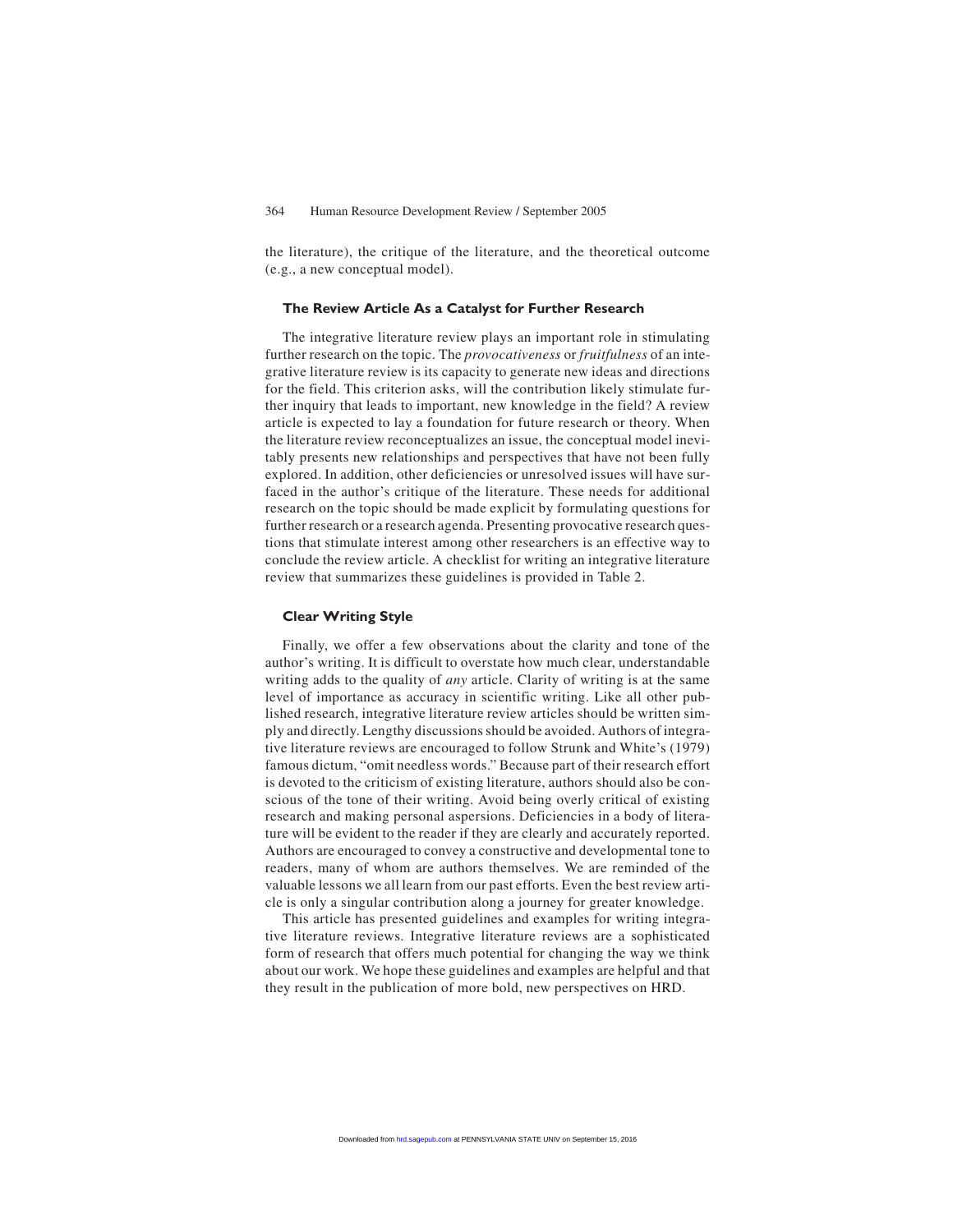#### **TABLE 2: A Checklist for Writing an Integrative Literature Review**

#### *Before Writing an Integrative Literature Review*

- (a) What type of review article will be written (i.e., review of a new topic or a mature topic?). Is an integrative literature review the most appropriate way to address the research problem?
- (b) Is there a *need* for the integrative literature review? Will the review article make a significant, value-added contribution to new thinking in the field?

#### *Organizing an Integrative Literature Review*

- (c) Is the review article organized around a coherent conceptual structuring of the topic (e.g., a guiding theory, a set of competing models)?
- (d) Are the methods for conducting the literature review sufficiently described? How was literature selected? What keywords and procedures were used to search the literature? What databases were used? What criteria were used for retaining or discarding the literature? How was the literature reviewed (e.g., complete reading of each piece of literature, reading of abstracts only, a staged review)? How were the main ideas and themes from the literature identified and analyzed?

*Writing an Integrative Literature Review*

- (e) Does the article critically analyze existing literature on the topic (i.e., is a critique provided)?
- (f) Does the article synthesize knowledge from the literature into a significant, valueadded contribution to new knowledge on the topic?
- (g) What forms of synthesis are used to stimulate further research on the topic? A research agenda (research questions or propositions), a taxonomy (or other conceptual classification of constructs), an alternative model or conceptual framework, or metatheory (theory that transcends the topic and bridges theoretical domains).
- (h) Does the article describe the logic and conceptual reasoning used by the author to synthesize the model or framework from the review and critique of the literature?
- (i) Are provocative questions for further research presented to capture the interest of scholars?

# **Note**

1. The Web of Science is an electronic version of the Social Science Citation Index that can be accessed at http://isiknowledge.com/. The use of this service requires a subscription.

# **References**

- American Psychological Association (2001). *Publication manual of the American Psychological Association* (5th ed.). Washington, DC: American Psychological Association.
- Bailey, D. E., & Kurland, N. B. (2002). A review of telework research: Findings, new directions, and lessons for the study of modern work. *Journal of Organizational Behavior*, *23*, 383-400.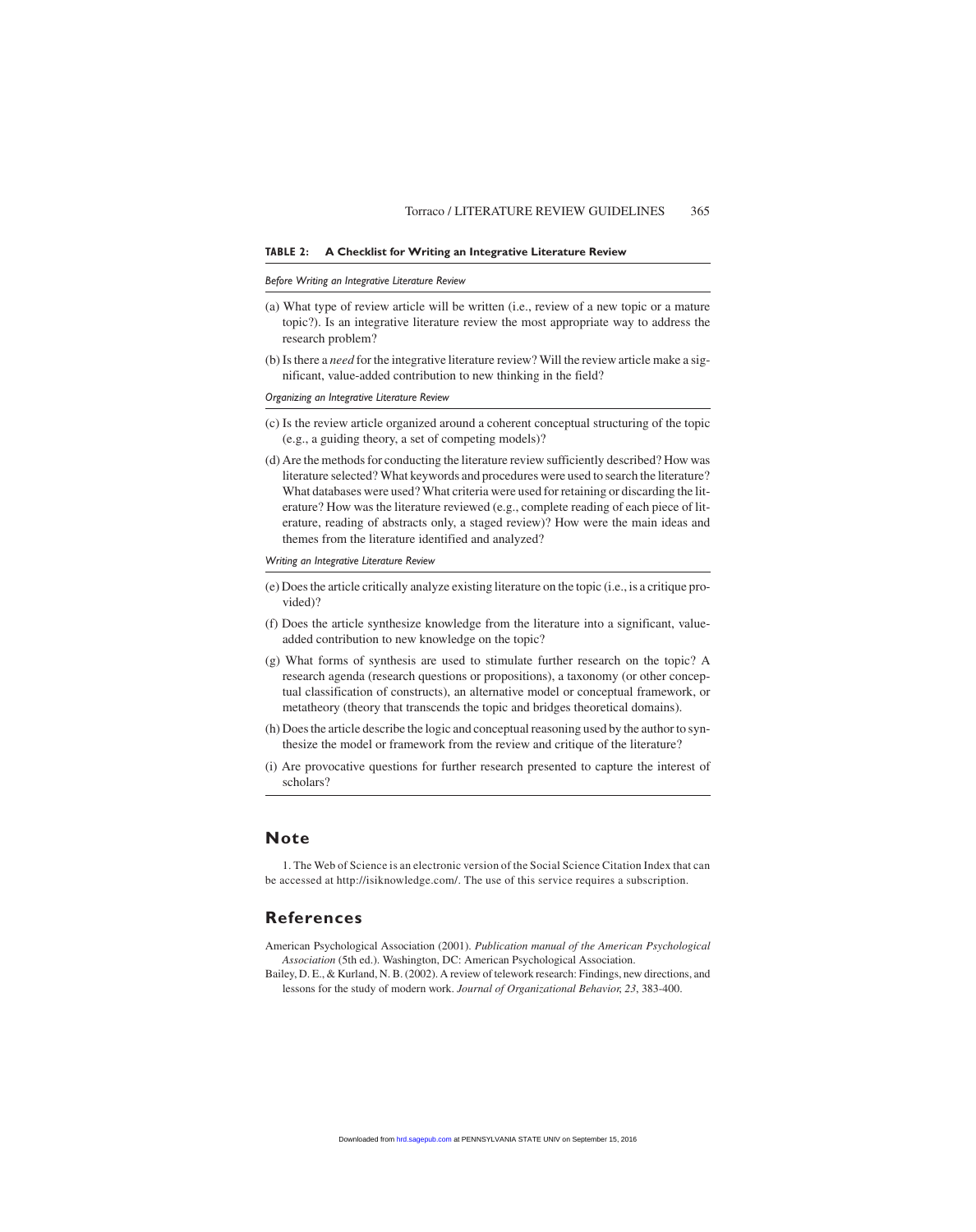- Bem, D. J. (1995). Writing a review article for *Psychological Bulletin*. *Psychological Bulletin*, *118* (2), 172-177.
- Brown, J. S., & Duguid, P. (2000). *The social life of information*. Boston: Harvard Business School Press.
- Cook, T. D., Scott, D. N., & Brown, J. S. (1999). Bridging epistemologies: The generative dance between organizational knowledge and organizational knowing. *Organization Science*, *10* (4), 381-400.
- D'Abate, C. P., Eddy, E. R., & Tannenbaum, S. I. (2003). What's in a name? A literature based approach to understanding mentoring, coaching, and other constructs. *Human Resource Development Review*, *2* (4), 360-384.
- Doty, D. H., & Glick, W. H. (1994). Typologies as a unique form of theory building: Toward improved understanding and modeling. *Academy of Management Review*, *19* (2), 230-251.
- Edwards, J. R., & Rothbard, N. P. (2000). Mechanisms linking work and family: Clarifying the relationship between work and family constructs.*Academy of Management Review*, *25* (1), 178-199.
- Emery, F. E., & Trist, E. L. (1969). Socio-technical systems. In F. E. Emery (Ed.). *Systems thinking* (pp. 281-296). London: Penguin.
- Ford, J. K., & Weissbein, D. A. (1997). Transfer of training: An updated review and analysis. *Performance Improvement Quarterly*, *10* (2), 22-41.
- Gradous, D. B. (Ed.). (1989). *Systems theory applied to human resource development* (Theory-topractice monograph). Alexandria, VA: American Society for Training and Development.
- Guzzo, R. A., & Dickson, M. W. (1996). Teams in organizations: Recent research on performance and effectiveness. *Annual Review of Psychology*, *47*, 307-338.
- Hackman, J. R., & Oldham, G. R. (1980). *Work redesign*. Reading, MA: Addison-Wesley.
- Hansen, C. D., & Brooks, A. K. (1994). A review of cross-cultural research on human resource development. *Human Resource Development Quarterly*, *5* (1), 55-74.
- Kalleberg, A. L. (2000). Nonstandard employment relations: Part-time, temporary and contract work. *Annual Review of Sociology*, *26*, 341-365.
- Liker, J. K., Haddad, C. J., & Karlin, J. (1999). Perspectives on technology and work organization. *Annual Review of Sociology*, *25*, 575-596.
- Nolen-Hoeksema, S., & Girgus, J. S. (1994). The emergence of gender differences in depression during adolescence. *Psychological Bulletin*, *115*, 424-443.
- Patterson, C. H. (1986). Preface*. Theories of counseling and psychotherapy* (4th ed., pp. xiii-xxvii). New York: Harper and Row.
- Porras, J. I., & Robertson, P. J. (1987). Organization development theory: A typology and evaluation. *Research in Organizational Change and Development*, *1*, 1-57.
- Ritzer, G. (Ed.). (1992). *Metatheorizing*. Newbury Park, CA: Sage.

Salipante, P., Notz, W., & Bigelow, J. (1982). A matrix approach to literature review. In B. M. Staw & L. L. Cummings (Eds.), *Research in organizational behavior*(pp. 321-348). Greenwich, CT: JAI Press.

- Smith, V. (1997). New forms of work organization. *Annual Review of Sociology*, *23*, 315-339.
- Spender, J. C., & Grant, R. M. (1996). Knowledge and the firm: Overview. *Strategic Management Journal*, *17*, 5-9.
- Strunk, W., & White, E. B. (1979). *The elements of style* (3rd ed.). New York: Macmillan.
- Torraco, R. J. (2004). Challenges and choices for theoretical research in human resource development. *Human Resource Development Quarterly*, *15* (2), 171-188.
- Torraco, R. J. (2005). Work design theory: A review and critique with implications for human resource development. *Human Resource Development Quarterly*, *16* (1), 85-109.
- Webster, J., & Watson, R. T. (2002). Analyzing the past to prepare for the future: Writing a literature review. *MIS Quarterly*, *26* (2), xiii-xxiii.
- Weick, K. E., & Quinn, R. E. (1999). Organization change and development. *Annual Review of Psychology*, *50*, 361-386.